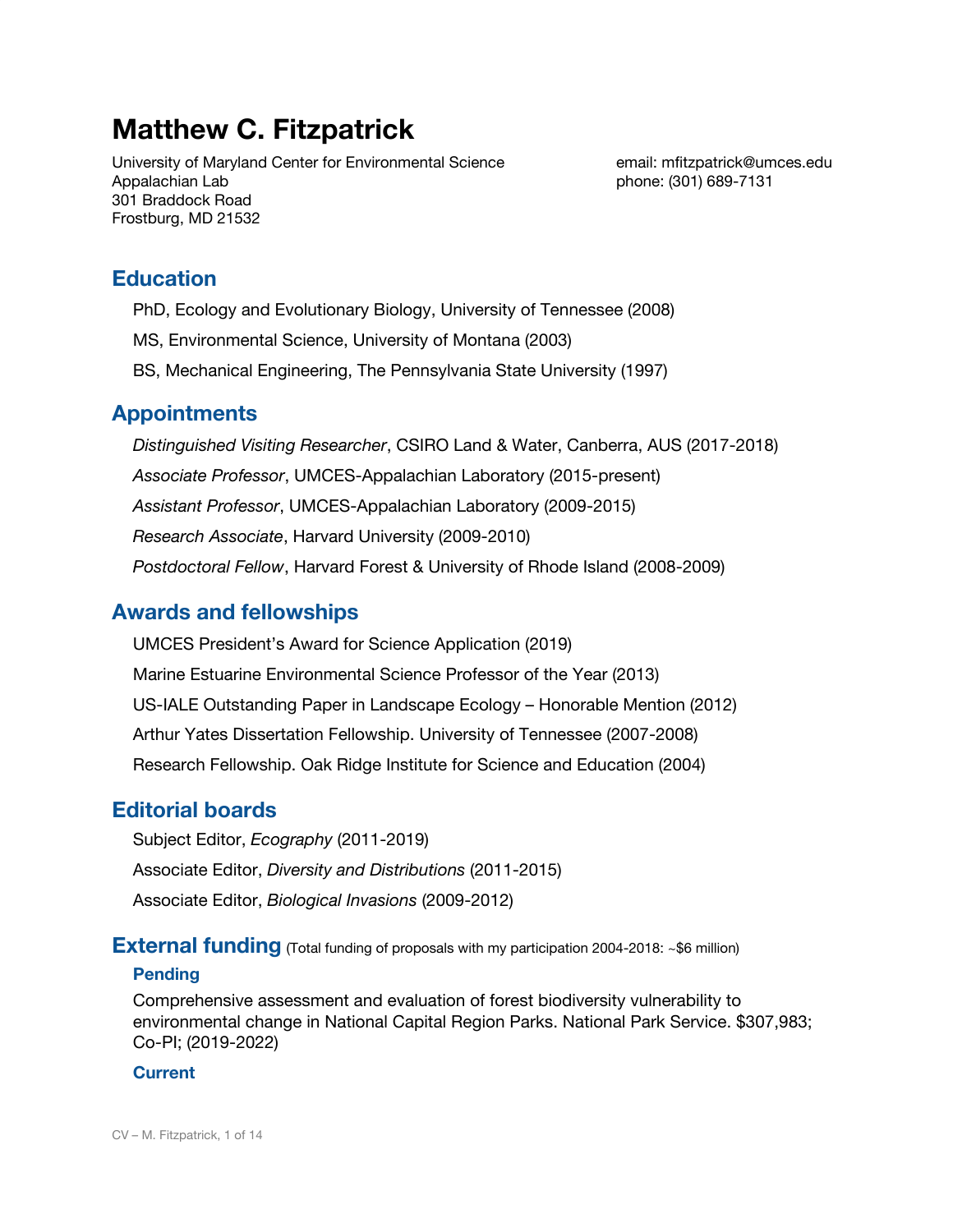RESEARCH-PGR: Genomic architecture of porous species boundaries: Implications for climatic adaptation and hybrid breeding. National Science Foundation. \$349,224; Co-PI; (2019-2023)

Spatial analysis and modeling to inform management priorities for working forests in the eastern U.S. Natural Resource Conservation Service. \$288,943; CoPI; (2017-2022)

Collaborative Research: Evolutionary responses to climate change at range limits: adaptation, migration, and population size at the core, margin, and trailing edge. National Science Foundation. \$508,644; PI; (2017-2020)

Testing the tests: a predictive framework to guide genome scans for locally adapted polygenic traits. National Science Foundation. \$56,386; Sen. Pers.; (2017-2020)

Managing forests for sustainable harvest and wildlife habitat using earth observations and modeling of forest structure and landscape connectivity. National Aeronautics and Space Administration. \$425,728; CoPI; (2017-2020)

#### **Previous**

Collaborative research: Combining genomics, remote sensing, and geospatial modeling to understand adaptation to growing season length in balsam poplar. National Science Foundation. \$1,495,713; CoPI; (2013-2018)

Conduct geospatial analyses to assess habitat connectivity throughout the length of C&O Canal National Historic Park. National Park Service. \$35,000; CoPI; (2017-2018)

Collaborative research: Incorporating biotic interactions into models of species assemblages under climate change:A comparison of single-species and community-level approaches. National Science Foundation. \$326,780; Lead PI; (2013-2016)

Assessment of climate change impacts on key terrestrial ecosystems and species in the Arabian Gulf countries. Environmental Agency Abu Dhabi & Climate Change Research Group. \$130,169; PI; (2015-2016)

Supplement to IOS-1238885: Field-testing accelerometers to study landscape phenomics: A citizen-scientist pilot study. National Science Foundation. \$5,236; CoPI; (2016)

Population genomics of bats killed by wind turbines in the central Appalachians. Maryland Depart. of Natural Resources Power Plant Research Program. \$40,000; CoPI; (2015-2016)

Assessing potential migration pathways and changes in effective population size of hoary bat populations in the central Appalachians. Maryland Department of Natural Resources Power Plant Research Program. \$40,000; CoPI; (2014-2016)

License for Google Map Engine. Google Earth for Educators grant program. Fee waiver; PI (2014-2016)

Sampling to support an isotopic and genetic assessment of red bats in Maryland. Maryland Depart. of Natural Resources Power Plant Research Program. \$25,000; CoPI; (2014-2015)

Modeling coastal vulnerability for tidal reaches of the Potomac and Anacostia Rivers. National Park Service. \$423,000; CoPI; (2010-2015)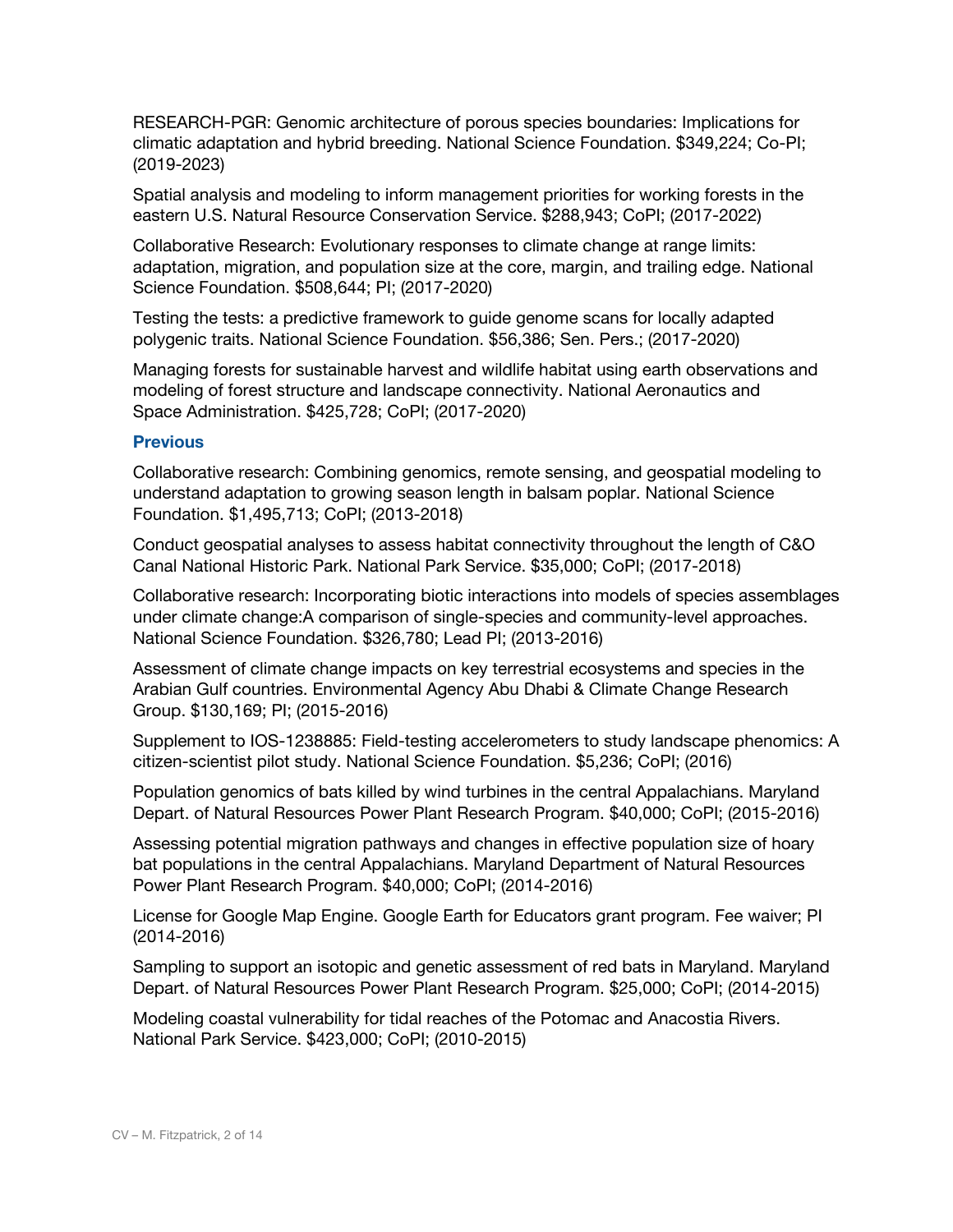A biologically-optimized environmental classification of Maryland streams: Assessing impacts of stream burial and responses to climate change. NOAA Maryland Sea Grant. \$138,842 (plus 2-year student fellowship); PI; (2012-2014)

How representative are wind-turbine killed red bats of the broader population in Maryland? An Isotopic and genetic assessment. Maryland Department of Natural Resources Power Plant Research Program. \$40,000; CoPI; (2013-2014)

Continuing isotopic and genetic assessment of the impacts of wind-turbine mortality on bat populations in the central Appalachians. Maryland Department of Natural Resources Power Plant Research Program. \$40,000; CoPI; (2012-2014)

Review of climate change impacts on key terrestrial ecosystems and species in the Arabian Gulf countries. Environmental Agency Abu Dhabi & Climate Change Research Group. \$4,000; PI; (2012)

A preliminary isotopic and genetic investigation of the impacts of wind-turbine mortality on bat populations in the central Appalachians. Maryland Department of Natural Resources Power Plant Research Program. \$40,000; CoPI; (2011-2013)

Improving forecasts of species responses to climatic change: Hierarchical Bayesian analysis of tree distributions across space and time. Depart. of Energy. \$163,145; PI; (2009-2011)

Modeling the spread of Hemlock Woolly Adelgid using Graph-Theory-Based Network Analysis. National Science Foundation. \$9,894; Sen. Pers. (2010)

Climate change, seed dispersal mutualisms and the future of biodiversity in Western Australia. National Science Foundation. \$5000; PI; (2006; declined)

An assessment of landscape connectivity for grizzly bears in the Greater Yellowstone Ecosystem. Yellowstone to Yukon Initiative. \$4,000; PI; (2004)

#### **Publications** (H-index = 28, i10-index = 42, total citations =  $3957$ )

( **‡**Undergraduate student, **\***Graduate student or postdoctoral advisee)

Wainger L, Fox J, Aplet G, Bonneau J, Chauvenet A, Damschen E, **Fitzpatrick MC**, Fletcher R, Gazenski K, Klein M, Lee T, Lohner T, Madsen R, Meiers J, Picardi A, Possingham H, Rao N, Urban D, Walker J, Wilcove D (in review) Bridging the research-practice gap in voluntary corporate biodiversity conservation. *Solutions*

#### **2019**

**Fitzpatrick MC**, Dunn RR (2019) Contemporary climatic analogs for 540 North American urban areas in the late 21<sup>st</sup> century. *Nature Communications* 10:614 Altmetric score: 1209 (Top 1%), **covered by over 700 media outlets globally.**

#### **2018**

Gougherty AV**\***, Keller SR, Kruger A, Stylinski CD, Elmore AJ, **Fitzpatrick MC** (2018) Estimating tree phenology from high frequency tree movement data. *Agricultural and Forest Meteorology* 263:217-224

**Fitzpatrick MC**, Keller SR, Lotterhos KE (2018) Comment on: Genomic signals of selection predict climate-driven population declines in a migratory bird. *Science* 361:eaat7279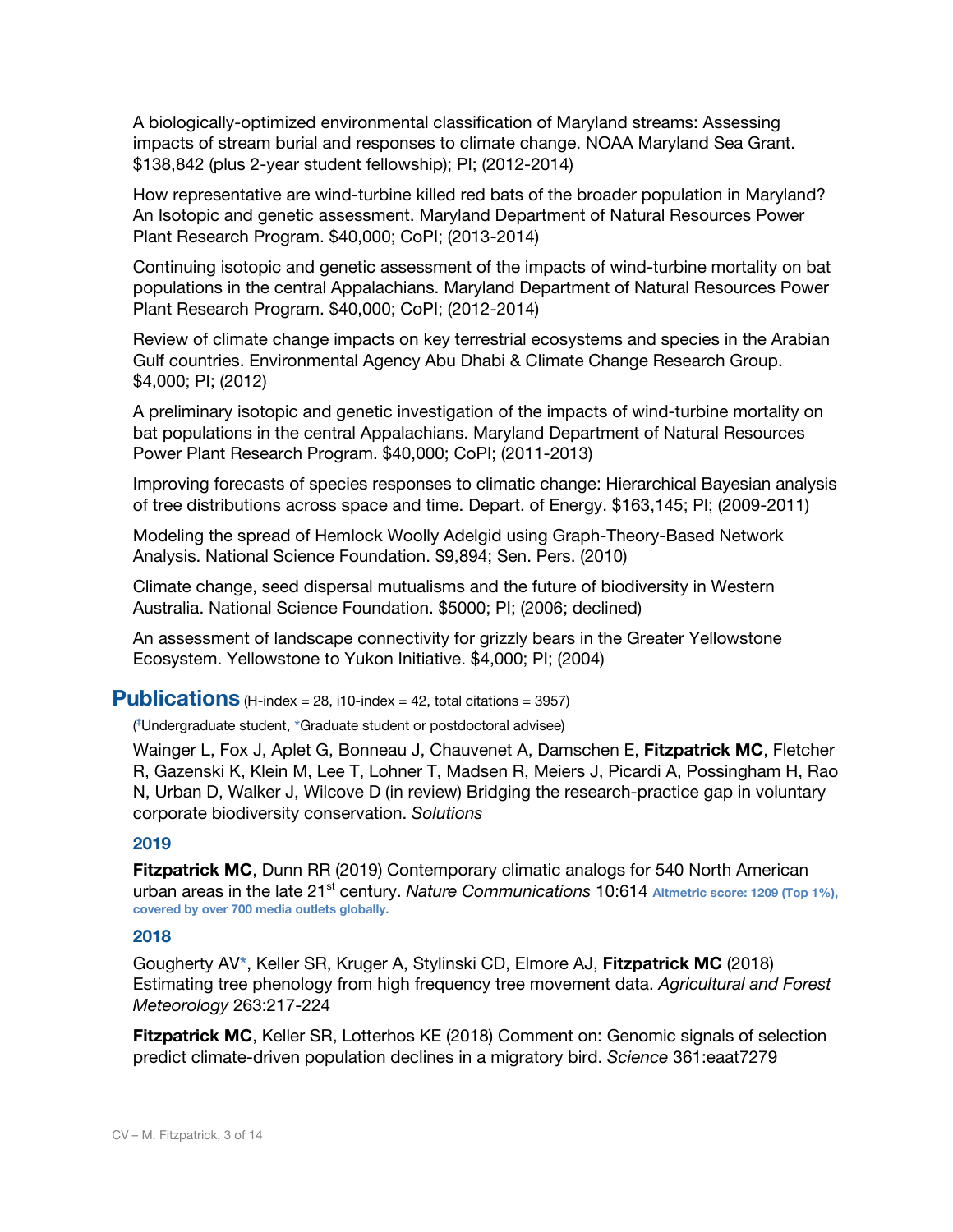**Fitzpatrick MC<sup>†</sup>, Blois JL<sup>†</sup>, Williams JW, Nieto-Lugilde D, Maguire KC, Lorenz D (2018) How** will climate novelty influence ecological forecasts? Using the Quaternary to assess future reliability. *Global Change Biology* 24:3575–3586 **†Authors contributed equally**

Ellison AM, Orwig DA, **Fitzpatrick MC**, Preisser E (2018) The past, present, and future of the hemlock woolly adelgid (*Adelges tsugae*) and its ecological interactions with eastern hemlock (*Tsuga canadensis*) forests. *Insects* 9:172

Arnan X, Andersen AN, Parr CL, Sanders NJ, Dunn RR, Angulo E, Baccaro F, Bishop T, Castracani C, Cerda X, Del Toro I, Delsinne T, Donoso, DA, Elten E, Fayle T, **Fitzpatrick MC**, Gomez C, Grasso D, Grossman B, Guenard B, Gunawardene N, Heterick B, Hoffmann B, Janda M, Jenkins C, Klimes P, Lach L, Laeger T, Leponce M, Lucky A, Majer J, Menke SB, Mezger D, Mori A, Moses J, Munyai T, Paknia O, Pfeiffer M, Philpott S, Souza J, Tista M, Vasconcelos H, Retana J (2018) Dominance–diversity relationships in ant communities differ with invasion. *Global Change Biology* 24:4614–4625

## **2017**

Johnston MR**\***, Elmore AJ, Mokany K, Lisk M, **Fitzpatrick MC** (2017) Field-measured variables outperform derived alternatives in stream biodiversity models. *Diversity & Distributions* 23:1054–1066

Nieto-Lugilde D**\***, Maguire KC, Blois JL, Williams JW, **Fitzpatrick MC** (2017) Multispecies algorithms for community-level modeling: review of theory, applications, and comparison to species distribution models. *Methods in Ecology & Evolution* 9:834–848

Keller SR, Chhatre V, **Fitzpatrick, MC** (2017) Influence of range position on locally adaptive gene-environment associations in *Populus* flowering time genes. *Journal of Heredity* 109:47-58

Katzner TE, Nelson DM, Braham MA, Doyle JM, Fernandez NB, Duerr AE, Bloom PH, **Fitzpatrick MC**, Miller TA, Culver RCE, Braswell L, DeWoody JA (2017) Golden eagle fatalities and the continental-scale consequences of local wind-energy generation. *Conservation Biology* 31:406-415

Gibb *et al.* (2017) A global database of ant species abundances. *Ecology* 98:883-884

Parr CL, Dunn RR, Sanders NJ, Weiser MD, Photakis M, Bishop TR, **Fitzpatrick MC**, Arnan X, Baccaro F, Brandão CRF, Chick L, Donoso, DA, Fayle TM, Gómez C, Grossman B, Munyai TC, Pacheco R, Retana J, Robinson A, Sagata K, Silva RR, Tista M, Vasconcelos H, Yates M, Gibb H (2017) GlobalAnts: a new database on the geography of ant traits (Hymenoptera: Formicidae). *Insect Conservation and Diversity* 10:5-20

## **2016**

Lorenz DJ, Nieto-Lugilde D**\***, Blois JL, **Fitzpatrick MC**, Williams JW (2016) Downscaled and debiased climate simulations for North America from 21,000 years ago to 2100 AD. *Scientific Data* 3:160048

Maguire KC **†** , Nieto-Lugilde D **† \***, Blois JL, **Fitzpatrick MC**, Williams JW, Ferrier S, Lorenz DJ (2016) Controlled comparison of species-and community-level models across novel climates and communities. *Proc. of the Royal Society:Series B* 283:20152817 **†Authors contributed equally**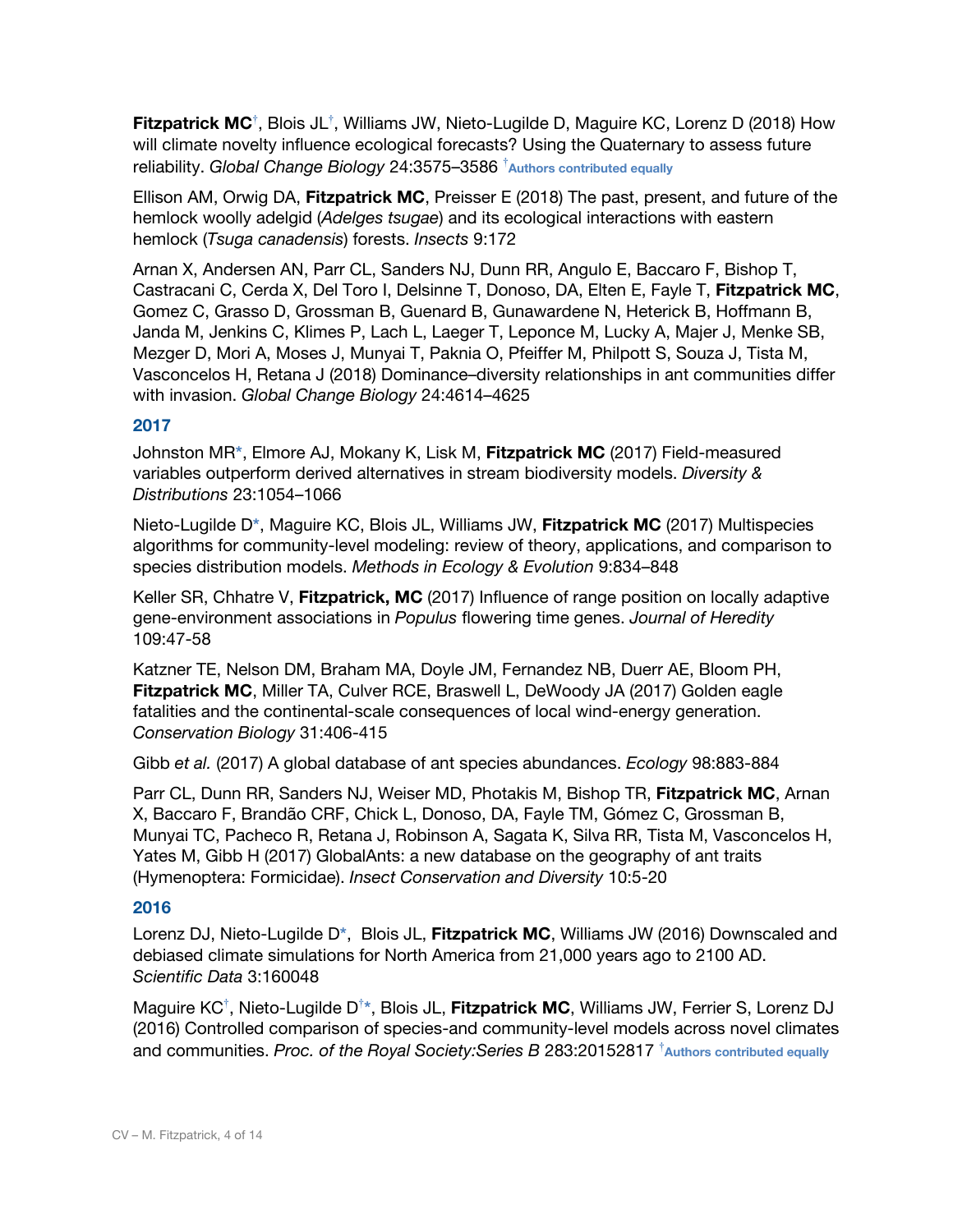Pylant C**\***, Nelson DM, **Fitzpatrick MC**, Gates JE, Keller SR (2016) Geographic origins and population genetics of bats killed at wind‐energy facilities. *Ecological Applications* 26:1381–1395

#### **2015**

**Fitzpatrick MC**, Keller SR (2015) Ecological genomics meets community-level modeling of biodiversity: Mapping the genomic landscape of current and future environmental adaptation. *Ecology Letters* 18:1-16 **Faculty of 1000 recommendation**

Nieto-Lugilde D**\***, Maguire KC, Blois JL, Williams JW, **Fitzpatrick MC** (2015) Close agreement between pollen-based and forest inventory-based models of vegetation turnover. *Global Ecology & Biogeography* 24:905–916

Maguire KC, Nieto-Lugilde D**\***, **Fitzpatrick MC**, Williams JW, Blois JL (2015) Modeling species and community responses to past, present, and future episodes of climatic and ecological change. *Annual Review of Ecology, Evolution, and Systematics* 46:343-368

Gibb H, Sanders NJ, Dunn RR, Watson S, Photakis M, Abril S, Andersen AN, Angulo E, Armbrecht I, Arnan X, Baccaro FB, Boulay R, Castracani C, Del Toro I, Delsinne T, Diaz M, Donoso DA, Enríquez ML, Fayle TM, Feener DH, **Fitzpatrick MC**, Gómez C, Grasso DA, Groc S, Heterick B, Hoffmann BD, Lach L, Lattke J, Leponce M, Lessard JP, Longino J, Lucky A, Majer J, Menke SB, Mezger D, Mori A, Paknia O, Pearce-Duvet J, Pfeiffer M, Philpott S, de Souza JLP, Tista M, Vonshak M, Parr CL (2015) Climate regulates the effects of disturbance on ant assemblage structure. *Proceedings of the Royal Society:Series B* 282:20150418

## **2014**

Gavin DG, **Fitzpatrick MC**, Gugger P, Heath K, Rodríguez-Sánchez F, Dobrowski S, Hampe A, Hu F, Ashcroft M, Bartlein P, Blois J, Carstens B, Davis E, de Lafontaine G, Edwards M, Fernandez M, Henne P, Herring E, Holden ZA, Kong W, Liu J, Magri D, Matzke NJ, McGlone MS, Saltré F, Stigall AL, Tsai YE, Williams JW (2014) Climate refugia: joint inference from fossil records, species distribution models and phylogeography. *New Phytologist* 204:37-54

Ferrari J, Preisser EL, **Fitzpatrick MC** (2014) Modeling the spread of invasive species using dynamic network models. *Biological Invasions* 16:949-960

Landesman WJ, Nelson DM, **Fitzpatrick MC** (2014) Soil properties and tree species drive beta-diversity of soil bacterial communities. *Soil Biology & Biochemistry* 76:201-209

## **2013**

**Fitzpatrick MC**, Sanders NJ, Normand S, Svenning JC, Ferrier S, Gove A, Dunn RR (2013) Environmental and historical imprints on beta-diversity: Insights from variation in rates of species turnover along gradients. *Proceedings of the Royal Society:Series B* 280, art. 1768 **Faculty of 1000 recommendation**

**Fitzpatrick MC**, Gotelli NJ, Ellison AM (2013) Maxent vs. Maxlike:Empirical comparisons with ant species distributions. *Ecosphere* 4:art55

Blois JL, Zarnetske PL, **Fitzpatrick MC**, Finnegan S (2013) Climate change and the past, present, and future of biotic interactions. *Science* 341:499–504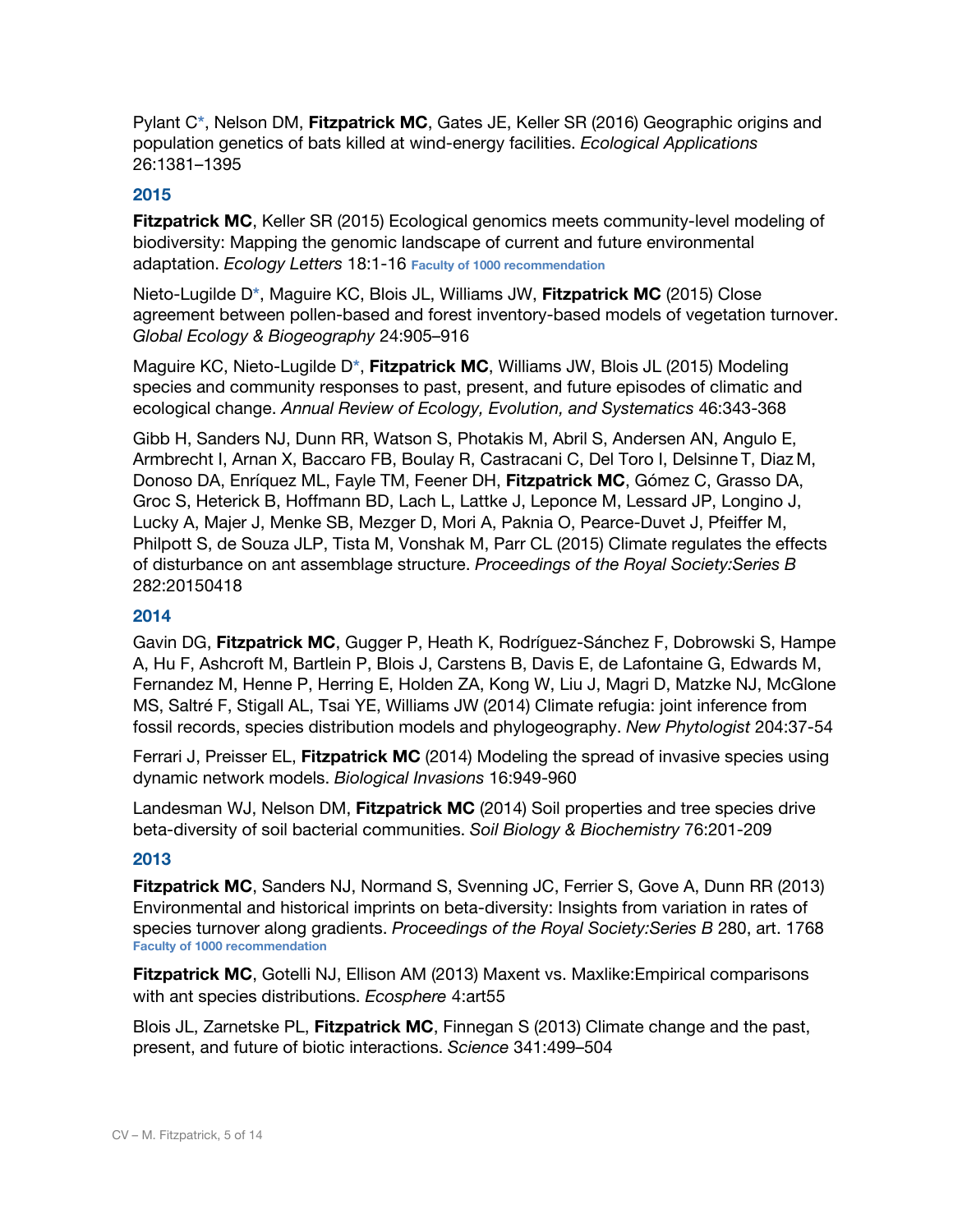Blois JL, Williams JW, **Fitzpatrick MC**, Jackson ST, Ferrier S (2013) Space can substitute for time in predicting climate-change effects on biodiversity. *Proceedings of the National Academy of Sciences* 110:9374–9379

Record S**\***, **Fitzpatrick MC**, Finley A, Veloz S, Ellison AE (2013) Should species distribution models account for spatial autocorrelation? A test of model projections across eight millennia of climate change. *Global Ecology and Biogeography* 22:760–771

Elmore AJ, Julian JP, Guinn SM, **Fitzpatrick MC** (2013) Potential stream density in mid-Atlantic watersheds. *PLoS ONE* 8:e74819

Blois JL, Williams JW, **Fitzpatrick MC**, Ferrier S, Veloz S, He F, Lui Z, Manion G, Otto-Bliesner B (2013) Modeling the climatic drivers of spatial patterns in vegetation composition since the Last Glacial Maximum. *Ecography* 36:460–473

## **2012**

**Fitzpatrick MC**, Preisser EL, Porter A, Elkinton J, Ellison AE (2012) Modeling range dynamics in heterogeneous landscapes: Invasion of the hemlock woolly adelgid in eastern North America. *Ecological Applications* 22:472–486

Broennimann 0<sup>†</sup>, Fitzpatrick MC<sup>†</sup>, Pearman P<sup>†</sup>, Petit-Pierre B, Pellissier L, Yoccoz NG, Thuiller W, Fortin M-J, Randin C, Zimmermann N, Graham C, Guisan A (2012) Measuring ecological niche overlap from occurrence and spatial environmental data. *Global Ecology and Biogeography* 21:481–497 **†Authors contributed equally**

#### **2011**

**Fitzpatrick MC**, Sanders NJ, Ferrier S, Longino JT, Weiser MD, Dunn RR (2011) Forecasting the future of biodiversity: a test of single- and multi-species models for ants in North America. *Ecography* 34:836–847

Jenkins CN, Andersen AN, Arnan X, Brühl CA, Cerda X, Ellison AM, Fisher BL, **Fitzpatrick MC**, Gotelli NJ, Gove AD, Lattke JE, Lessard JP, McGlynn TP, Menke SB, Parr CL, Philpott SM, Sanders NJ, Weiser MD, Dunn RR (2011) Exploring the limits to our knowledge of ant diversity in light of climate change. *Diversity and Distributions* 17:652–662

Belote T, Prisley S, Jones R, **Fitzpatrick MC**, de Beurs K. (2011) Forest productivity and tree diversity relationships depend on ecological context within mid-Atlantic and Appalachian forests. *Forest Ecology and Management* 261:1315–1324

Turner JL **‡** , **Fitzpatrick MC**, PreisserEL (2011) Simulating the dispersal of hemlock woolly adelgid (Hemiptera: Adelgidae) in the temperate forest understory. *Entomologia Experimentalis et Applicata* 141:216–223

## **2010**

**Fitzpatrick MC**, Preisser EL, Porter A, Elkinton J, Waller LA, Carlin BP, Ellison AE (2010) Ecological boundary detection using Bayesian areal wombling. *Ecology* 91:3448–3455

Svenning JC, **Fitzpatrick MC**, Normand S, Graham CH, Pearman PB, Iverson LR, Skov F (2010) Geography, topography, and history affect realized-to-potential tree species richness patterns in Europe. *Ecography* 33:1070–1080 **Faculty of 1000 recommendation; 2012 US-IALE Outstanding Paper in Landscape Ecology (Honorable Mention)**

#### **2009**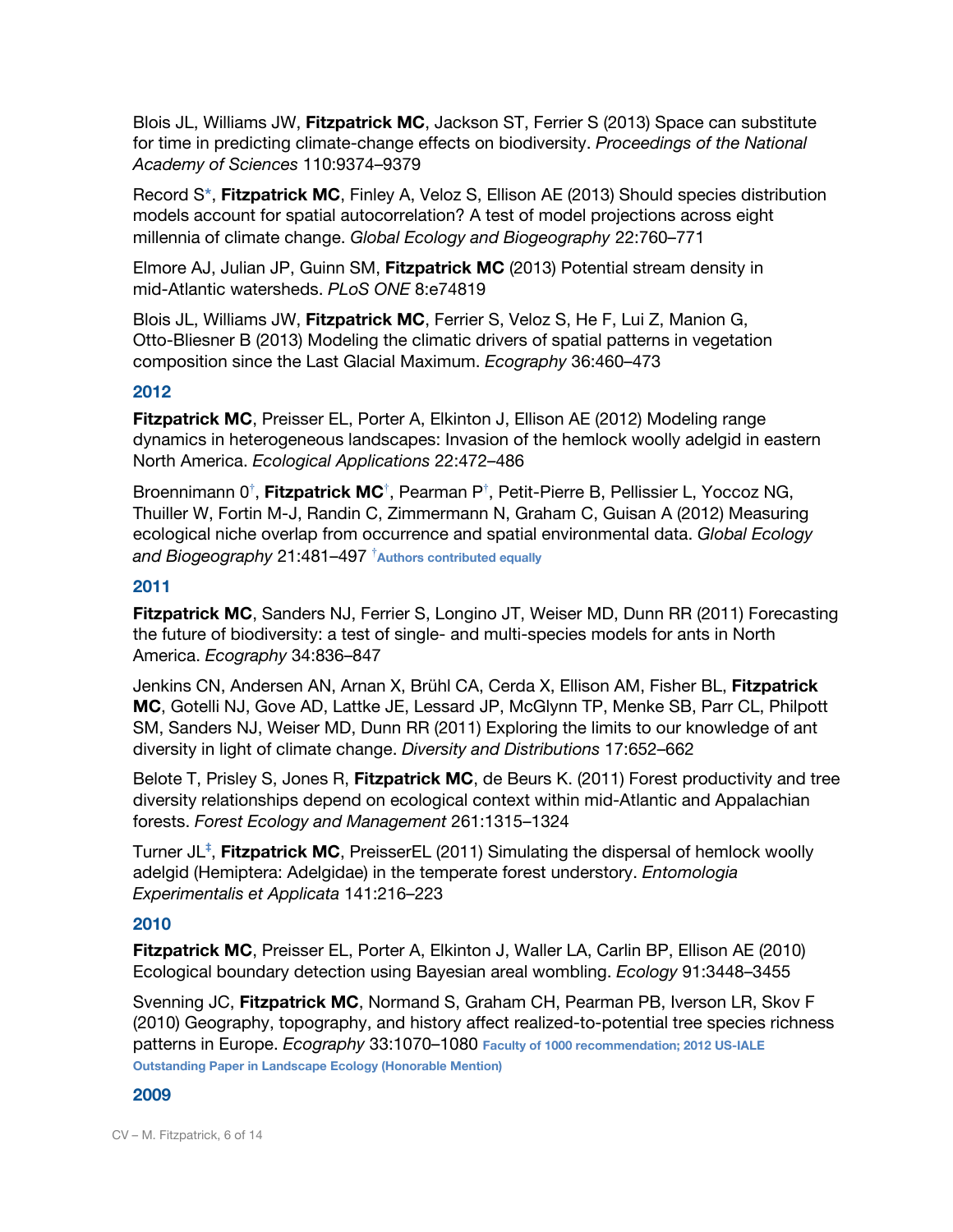Ingwell L, Brady J, **Fitzpatrick MC**, Maynard B, Casagrande R, Preisser E (2009) Intraspecific variation in *Tsuga canadensis* foliar chemistry. *Northeastern Naturalist* 16:585–594

**Fitzpatrick MC**, Preisser E, Ellison AE, Elkinton J (2009) Observer bias and the detection of low-density populations. *Ecological Applications* 19:1673–1679

**Fitzpatrick MC**, Hargrove WW (2009) The projection of species distribution models and the problem of non-analog climate. *Biodiversity and Conservation* 18:2255–2261

Gove A, **Fitzpatrick MC**, Majer JD, Dunn RR (2009) Dispersal traits linked to range size through range location, not dispersal ability in Western Australian angiosperms. *Global Ecology and Biogeography* 18:596–606

Dunn, RR, Agosti D, Andersen A, Arnan X, Bruhl C, Cerdá X, Ellison A, Fisher B, **Fitzpatrick MC**, Gibb H, Gotelli NJ, Gove AD, Guenard B, Janda M, Kaspari M, Laurent EJ, Lessard JP, Longino JT, Majer JD, Menke SB, McGlynn TP, Parr CL, Philpott SM, Pfeiffer M, Retana J, Suarez AV, Vasconcelos HL, Weiser MD, Sanders NJ (2009) Climatic drivers of hemispheric asymmetry in global patterns of ant species richness. *Ecology Letters* 12:324–333

#### **2008**

**Fitzpatrick MC**, Dunn RR, Sanders NJ (2008) Datasets matter, but so do evolution and ecology. *Global Ecology and Biogeography* 17:562–565

**Fitzpatrick MC**, Gove AD, Sanders NJ, Dunn RR (2008) Climate change, plant migration and range collapse in a global biodiversity hotspot: the *Banksia* (Proteaceae) of Western Australia. *Global Change Biology* 14:1337–1352

#### **2007**

**Fitzpatrick MC**, Weltzin JF, Sanders NJ, Dunn RR (2007) The biogeography of prediction error: why does the introduced range of the fire ant over-predict its native range? *Global Ecology and Biogeography* 16:24–33

Sanders NJ, Weltzin JF, Crutsinger GM, **Fitzpatrick MC**, Nuñez MA, Oswalt CM, Lane KE (2007) Multiple controls on a plant invasion:Insects mediate the interactive effects of propagule supply and resource availability. *Ecology* 88:2383–2391

Sanders NJ, Lessard JP, **Fitzpatrick MC**, Dunn RR (2007) Temperature, but not productivity or geometry, predicts elevational diversity gradients in ants across spatial grains. *Global Ecology and Biogeography* 16:640–649

Dunn RR, Sanders NJ, **Fitzpatrick MC**, Laurent E, Lessard JP, Agosti D, Andersen AN, Bruhl C, Cerda X, Ellison AM, Fisher BL, Gibb H, Gotelli NJ, Gove A, Guenard B, Janda M, Kaspari M, Longino JT, Majer J, Mcglynn TP, Menke SB, Parr CL, Philpott SM, Pfeiffer M, Retana J, Suarez AV, Vasconcelos, HL (2007) Global ant biodiversity and biogeography – A new database and its possibilities. *Myrmecological News* 10:77–83

#### **Book chapters**

**Fitzpatrick MC**, Ellison AM (2018) Estimating the exposure of carnivorous plants to rapid climate change. In: *Carnivorous plants: physiology, ecology, and evolution*. Edited by Ellison, AM, Adamec L. Oxford University Press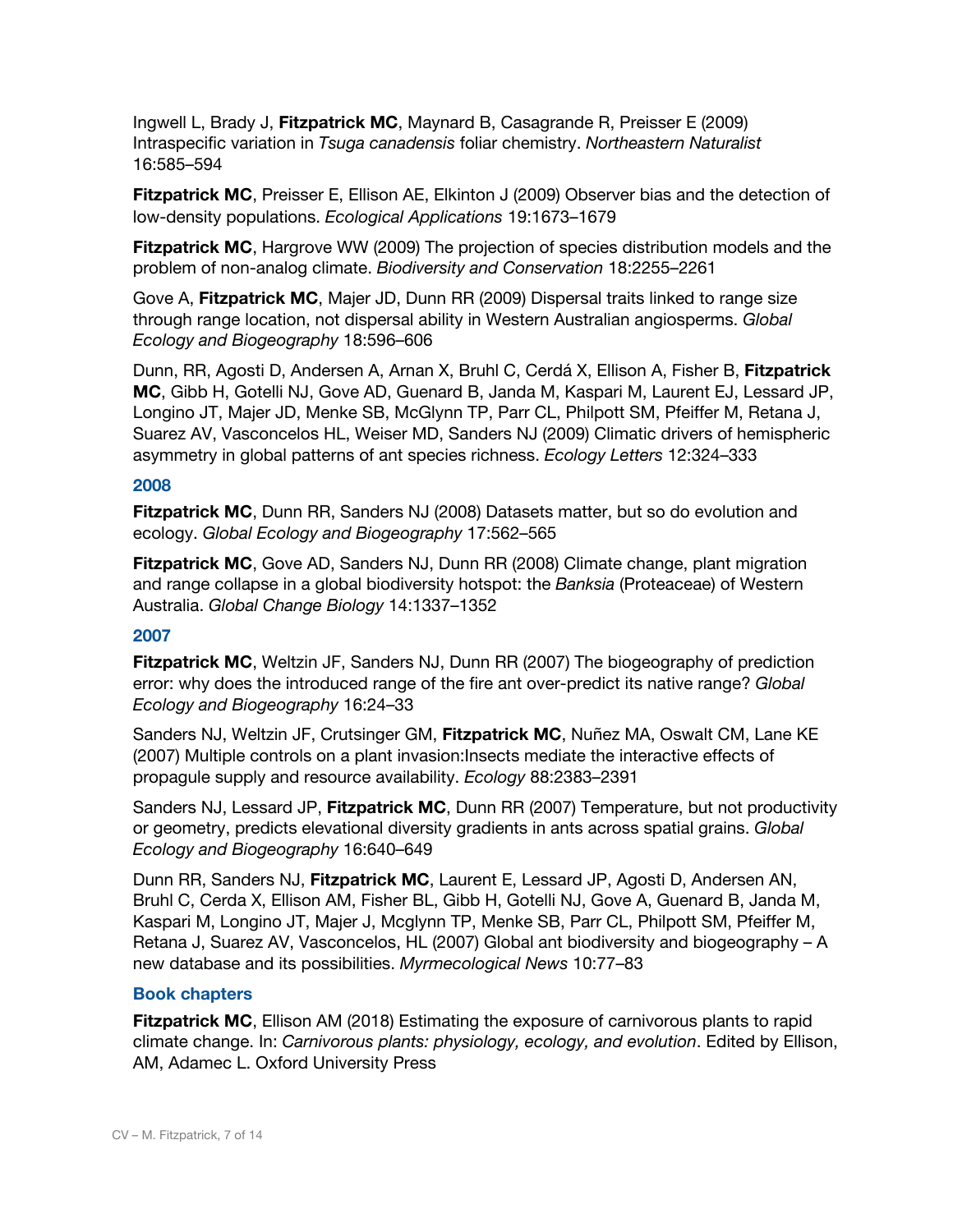Dunn RR, **Fitzpatrick MC** (2012) Every Species is an Insect (or Nearly So): On insects, climate change, extinction and the biological unknown. In: *Saving a Million Species: Extinction Risk from Climate Change*. Edited by Hannah L

Sanders NJ, Dunn RR, **Fitzpatrick MC**, Carlton CE, Pogue MR, Parker CR, Simons TR (2009) Diverse elevational diversity gradients in Great Smoky Mountains National Park, USA. In: *Data Mining for Global Trends in Mountain Biodiversity*. Edited by Körner C, Spehn E

**Fitzpatrick MC**, Weltzin JF (2005) Ecological niche models and the geography of biological invasions:A review and a novel application. In: *Invasive plants: Ecological and Agricultural Aspects*. Edited by Inderjit

#### **Reports**

**Fitzpatrick MC**, Pradhan K**\***, Lisk M (2016) Terrestrial Biodiversity and climate change. Final Technical Report from Environmental Agency Abu Dhabi's (AGEDI) Local, National, and Regional Climate Change Programme

Elmore AJ, Cadol D**\***, Guinn SM, Sanders GM, Engelhardt KAM, **Fitzpatrick MC** (2015) Spatially Explicit Modeling of Coastal Vegetation Change Associated with Projected Sea Level Rise The Potomac Estuary. Natural Resource Data Series. NPS/NCRN/NRR-2015/1034. National Park Service, Fort Collins, Colorado.

Conn C, Claggett S, Drake B, Dunn J, **Fitzpatrick MC**, Hairston-Strang A, Inouye D, Limpert D, Miles W, Samson D, Sprague E (2011) Forests and terrestrial ecosystems. *In* Boicourt K and Johnson ZP (eds) Comprehensive Strategy for Reducing Maryland's Vulnerability to Climate Change, Phase II:Building societal, economic, and ecological resilience.

Serveiss V, Catanzaro D, **Fitzpatrick MC**, Hargrove WW, Eskew D (2008) Predicting future introductions of nonindigenous species to the Great Lakes. National Center for Environmental Assessment, Washington, DC. EPA/600/R-08/066F

#### **Book reviews**

**Fitzpatrick MC** (2011) Understanding the distribution of life on Earth in an age of phylogenetic systematics. *Landscape Ecology* 26:1049–1050

**Fitzpatrick MC**, Weltzin JF (2005) Characterizing ecosystem response to climate variability. *Global Ecology and Biogeography* 14:600–601

## **Products**

#### **Software**

**Fitzpatrick MC,** Lisk M, Mokany K, Manion G, Ferrier S (2018) *gdm: Generalized Dissimilarity Modeling.* (https://cran.r-project.org/web/packages/gdm/index.html)

#### **Web applications**

**Fitzpatrick MC** (2018) *Urban area climate analog mapper.* (https://fitzlab.shinyapps.io/cityapp/)

**Fitzpatrick MC,** Lisk M (2015) *Maryland stream biodiversity mapper.* (http://streammapper.al.umces.edu/streamsbiodiv.html)

# **Recent teaching**

CV – M. Fitzpatrick, 8 of 14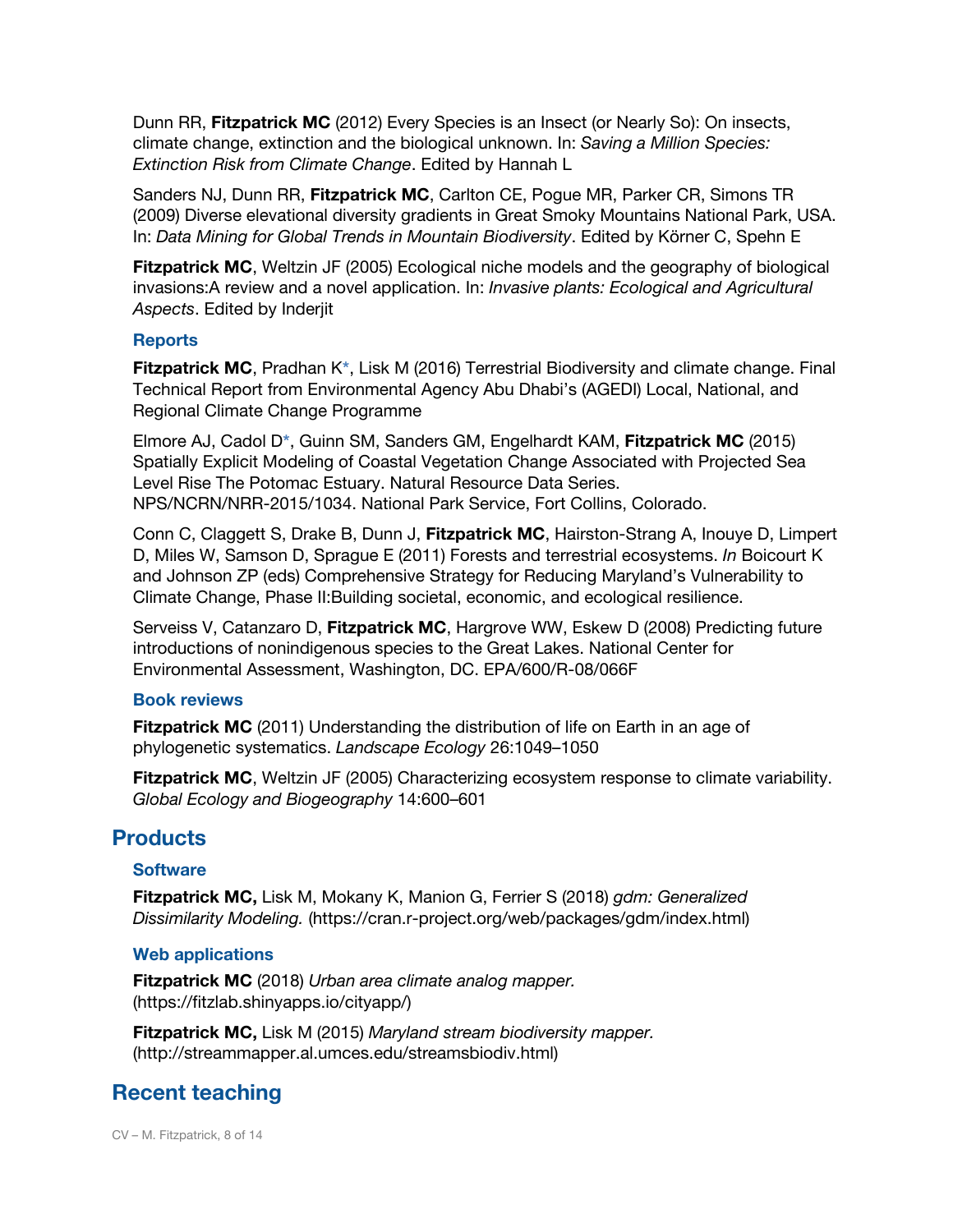Spatial Ecology Landscape Ecology Spatial Analysis and Modeling in R Introduction to Geographic Information Systems

# **Graduate students**

## **Current**

Andy Gougherty, PhD exp 2019

Claire Nemes, PhD exp 2023

## **Previous**

Kavya Pradhan, MS 2017 Miriam Johnston, MS 2014

# **Service on graduate student committees**

## **Current**

Elizabeth Green (FSU); Sam Jantz (UMD); Ian McFadden (UCLA); Mayda Nathan (UMD); Carrie Perkins (UMD); Suzanne Marselis (UMD)

## **Previous**

Caitlin Campbell (FSU); María Natalia Umaña (UMD); Roy Weitzell (UMCES); Brittany Marsden (UMD); Kimberley Gardner (UMCES); Laura Smith (FSU); Cortney Pylant (FSU); Lauren McCheseney (UMCES)

# **Postdoctoral researchers**

Diego Nieto-Lugilde (now a Professor at the University of Córdoba, Córdoba, Spain)

Sydne Record (co-advisor, now an Assistant Professor at Bryn Marw)

Dan Cadol (co-advisor, now an Assistant Professor at New Mexico Tech)

# **Undergraduate students**

Kavya Pradhan (2014); Nicholas Arnold (2012); David Moon (2010, 2011); Eliza Ledwell (2009); Jenna Turner (2009)

# **Invited talks, seminars, workshops**

## **2018**

Central Appalachian Spruce Restoration Initiative Meeting

## **2017**

Australia National University; CSIRO Ecosystem Sciences; International Biogeography **Society** 

## **2016**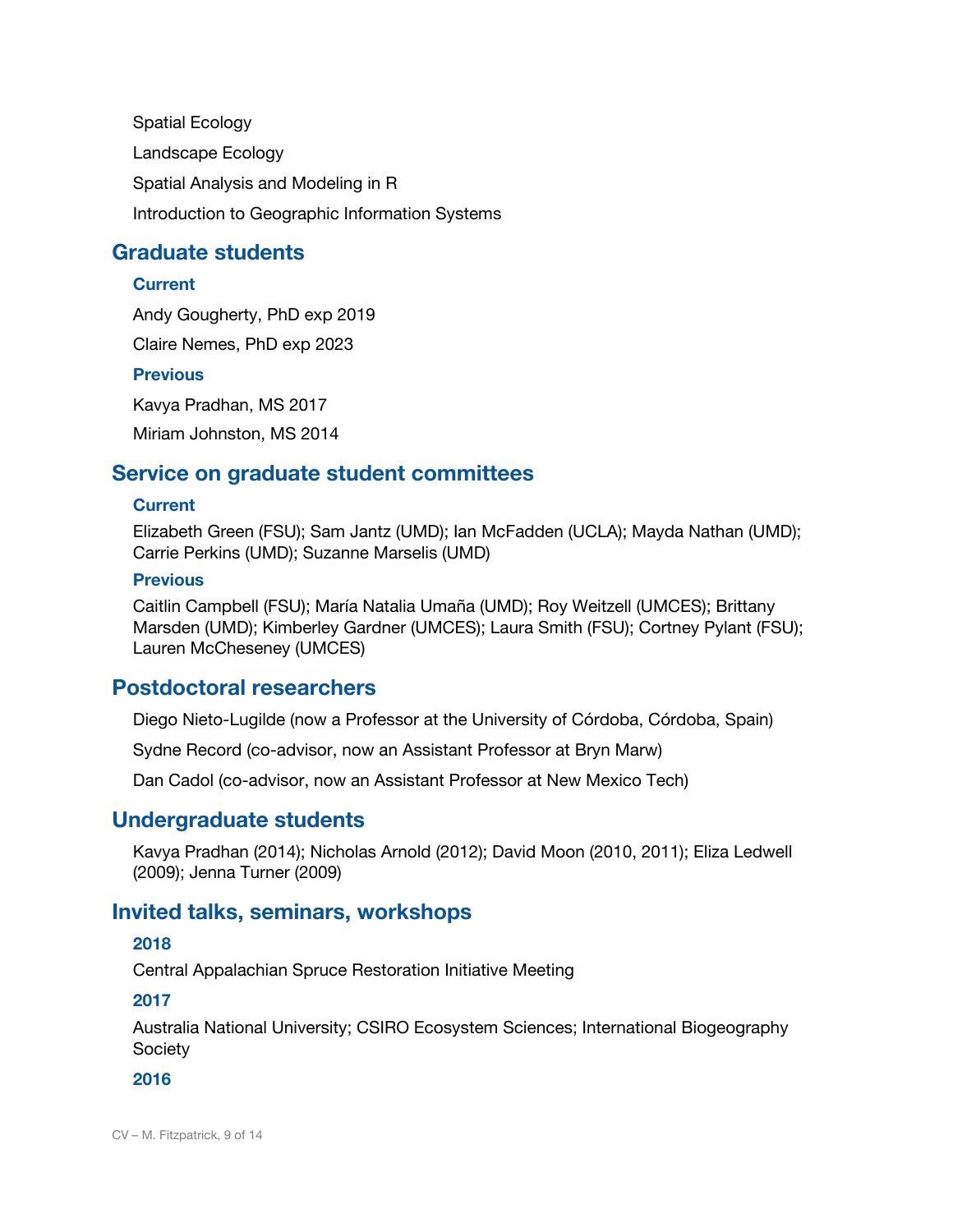#### **SESYNC**

## **2015**

University of New Hampshire; University of Richmond, University of Maryland; University of Granada

## **2014**

International Biogeography Society (Keynote); CSIRO Ecosystem Sciences; Maryland Department of Natural Resources; ESA-NSF Scaling-UP workshop

## **2013**

Harvard Forest

## **2012**

University of Maryland, West Virginia University; Maryland Water Quality Monitoring Council

## **2011**

UMCES-Chesapeake Biological Laboratory; UMCES-Horn Point Laboratory

## **2008**

UMCES-Appalachian Laboratory; Stanford fire ant workshop; Harvard Forest; Riederalp Advances in Spatial Modeling workshop

## **2006**

Oak Ridge National Laboratory, Environmental Sciences Division. Oak Ridge, TN

# **Conferences, Workshops and symposia organized**

## **2017**

Conference co-organizer: US-IALE annual conference, Baltimore, MD

## **2014**

Workshop organizer, "Mapping streams and stream biodiversity in Maryland". NOAA Maryland Sea Grant and Maryland Water Quality Monitoring Council

Symposium co-organizer, "Modeling and mapping spatiotemporal patterns of stream biodiversity in the Chesapeake Bay watershed", Chesapeake Modeling Symposium, 28-29 May, Annapolis, MD

## **2013**

Workshop co-leader, "Scaling UP:Population and Community Ecology - A Workshop for Early Career Scientists". Ecological Society of America and NEON. 4-7 June, Linthicum Heights, MD

## **Recent conference presentations** (since 2016)

Blois JL, **Fitzpatrick MC**, Williams JW, Maguire KC, Nieto-Lugilde D, Williams JE (2018) The influence of cross-trophic associations on community structure at the end of the Pleistocene. American Society of Mammalogists, 25-29 June, Manhattan, KS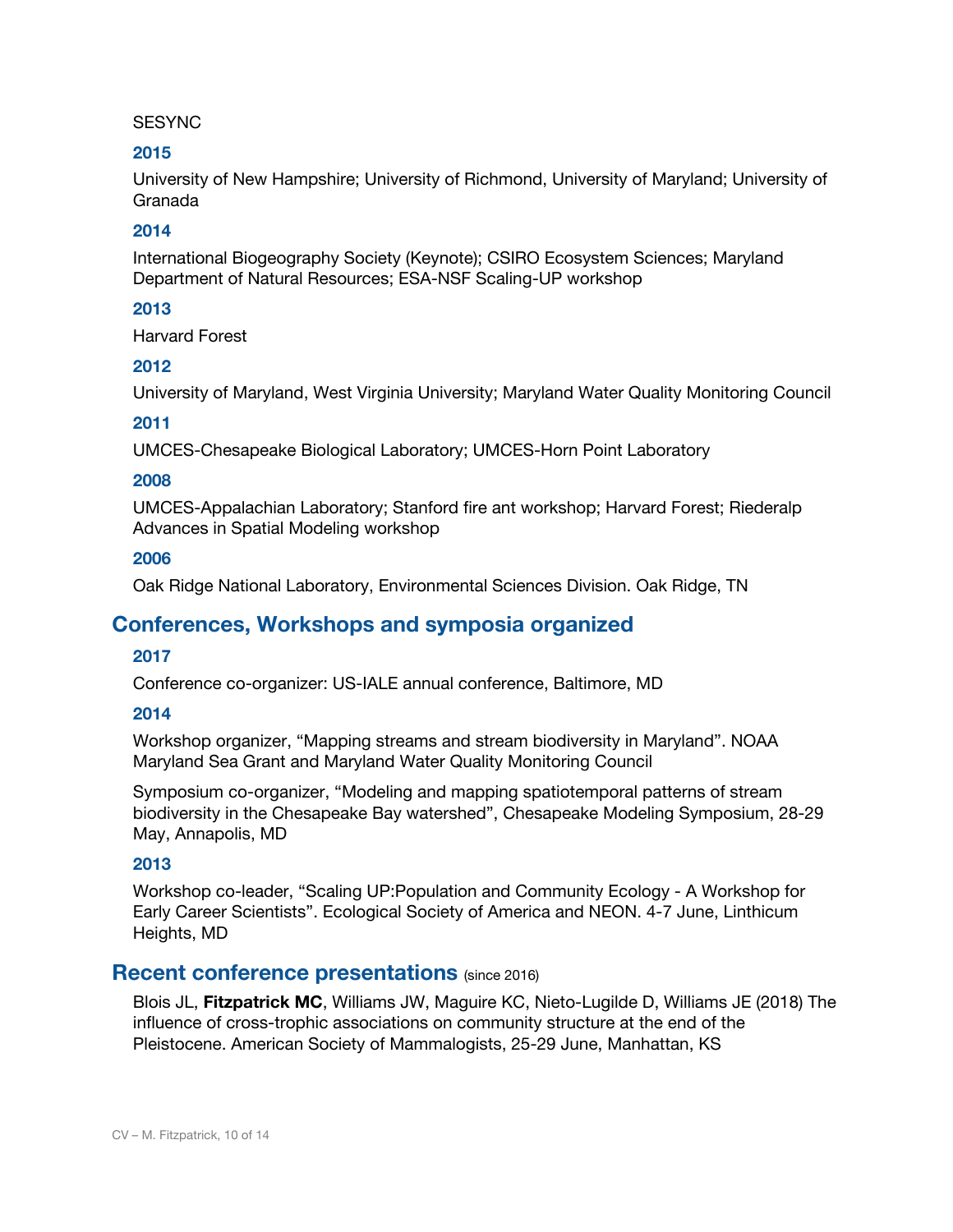**Fitzpatrick MC**, Blois JL, Nieto-Lugilde D, Maguire KC, Williams JW (2017) How novel is too novel? Using the paleo-record to define the limits on projections of biodiversity under future climate. International Biogeography Society, 9-13 January, Tucson, AZ

Gougherty AV, Chhatre VE, Keller SR, and **Fitzpatrick MC** (2017) Adaptation corridors: integrating genetic information into the mapping of past and future climate corridors. International Biogeography Society, 9-13 January, Tucson, AZ

Gougherty AV, Chhatre VE, Keller SR, and **Fitzpatrick MC** (2017) Adaptation corridors: Integrating genetic information into the mapping of past and future climate corridors. US-International Association for Landscape Ecology, 9-13 April, Baltimore, MD

Pradhan K, **Fitzpatrick MC** (2017) Testing methods to account for biases when using presence-only data to model patterns of biodiversity. US-International Association for Landscape Ecology, 9-13 April, Baltimore, MD

Guinn SM, Elmore AJ, Cadol D, Engelhardt KAM, **Fitzpatrick MC**, Sanders G (2017) Predictions of coastal vegetation change associated with sea level rise. US-International Association for Landscape Ecology, 9-13 April, Baltimore, MD

Gougherty AV, Chhatre VE, Keller SR, **Fitzpatrick MC** (2017) Integrating genetic information and spatial modeling to estimate migration speeds through past and future climates. Ecological Society of America 6-11 August, Portland, OR

Campbell CJ, **Fitzpatrick MC**, Nelson DM (2017) Range-wide migratory movements of North American tree bats inferred from stable isotopes. Ecological Society of America 6-11 August, Portland, OR

Campbell CJ, **Fitzpatrick MC**, Nelson DM (2017) Range-wide migratory patterns of North American tree-roosting bats. North American Society for Bat Research 18-21 October, Knoxville, TN

**Fitzpatrick MC**, Blois JL, Nieto-Lugilde D, Maguire KC, Williams JW (2016) How novel is too novel? Using the paleo-record to define the limits on projections of biodiversity under future climate. Ecological Society of America, 07-12 August, Ft. Lauderdale, FL

**Fitzpatrick MC**, Keller SR, Chhatre V (2016) Incorporating climate adaptation into biogeographical models of species responses to climate change. International Biogeography Society, 4-8 May, Beijing, China

Gougherty AV, Chhatre VE, Keller SR, **Fitzpatrick MC** (2016) How did past climate change and current range patterns shape genetic patterns of balsam poplar (*Populus balsamifera*)? Ecological Society of America – Mid-Atlantic, 8-10 April, Kutztown, PA

Gougherty AV, Chhatre VE, Keller SR, **Fitzpatrick MC** (2016) How did past climate change and current range patterns shape genetic patterns of balsam poplar (*Populus balsamifera*)? Ecological Society of America 7-13 August, Ft. Lauderdale, FL

**Fitzpatrick MC**, Blois JL, Nieto-Lugilde D, Maguire KC, Williams JW (2016) How novel is too novel? Using the paleo-record to define the limits on projections of biodiversity under future climate. Ecological Society of America, 07-12 August, Ft. Lauderdale, FL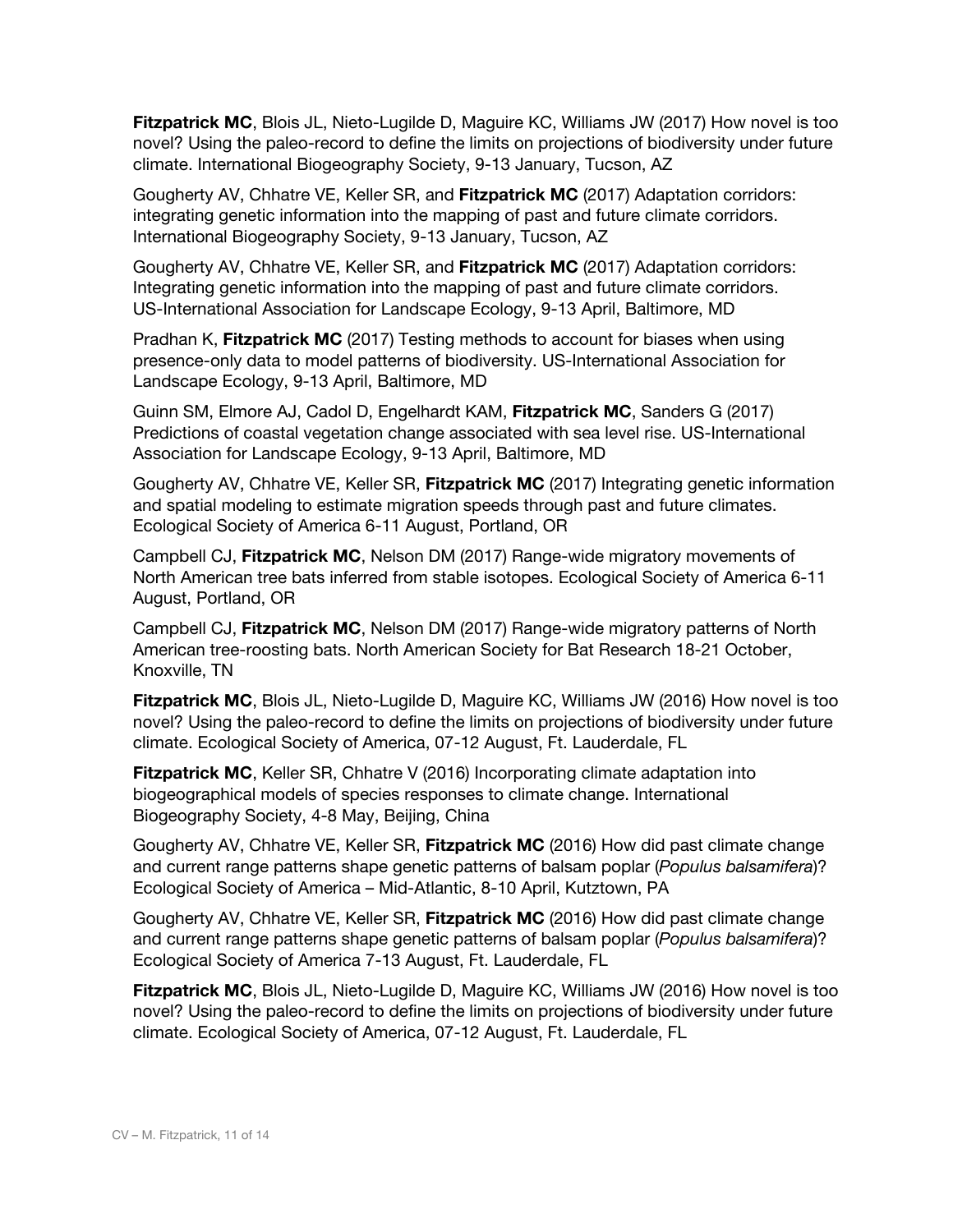**Fitzpatrick MC**, Keller SR, Chhatre V (2016) Incorporating climate adaptation into biogeographical models of species responses to climate change. International Biogeography Society, 4-8 May, Beijing, China

# **Professional Service**

## **Reviews for journals**

*American Journal of Botany; Biological Invasions; Biology Letters; CAB Reviews:Perspectives in Agriculture, Veterinary Science, Nutrition and Natural Resources; Conservation Biology*; *Diversity & Distributions; Ecography; Ecology; Ecology Letters; Ecological Modelling; Ecological Monographs; Ecosphere*; *Frontiers in Ecology and the Environment; Global Change Biology; Global Ecology & Biogeography; Herpetologica; ICES Journal of Marine Science; Journal of Applied Ecology; Journal of Biogeography; Journal of Molluscan Studies; Methods in Ecology and Evolution; Molecular Ecology; Myrmecological News; Nature Climate Change*; *Nature Communications*; *PeerJ*; *Perspectives in Plant Ecology, Evolution, and Systematics; Proceedings of the National Academy of Sciences; PLOS One; Scientific Reports; Trends in Ecology & Evolution*

#### **Reviews for funding agencies**

Macquarie University Research Fellowships; Maryland Agricultural Experiment Station; NOAA Maryland Sea Grant (*panel*); National Research Foundation, South Africa; National Science Foundation (*3 DEB panels to date*); Netherlands Organization for Scientific Research, Board of Science for Global Development (WOTRO); U.S. Civilian Research & Development Foundation

## **Departmental service**

Chair, Animal Ecologist Faculty Hiring Committee (2018) Chair, Ecologist Faculty Hiring Committee (2017) Chair, Terrestrial Ecologist Faculty Hiring Committee (2016) UMCES Computational Resources Evaluation Committee (2015-2017) Vice President for Science Application Review Committee (2015) Ecological Modeler Faculty Hiring Committee (2015) UMCES Faculty Senate (2012-2017) UMCES Database Management Committee (2014-present) Departmental Seminar Series organizer (2011, 2015) UMCES Accreditation Self Study Working Group (2014) UMCES MEES Curriculum Task Force (2013) UMCES Faculty Convocation Co-organizer (2013) MEES Colloquium Committee (2011) Forest Ecologist Faculty Hiring Committee (2010)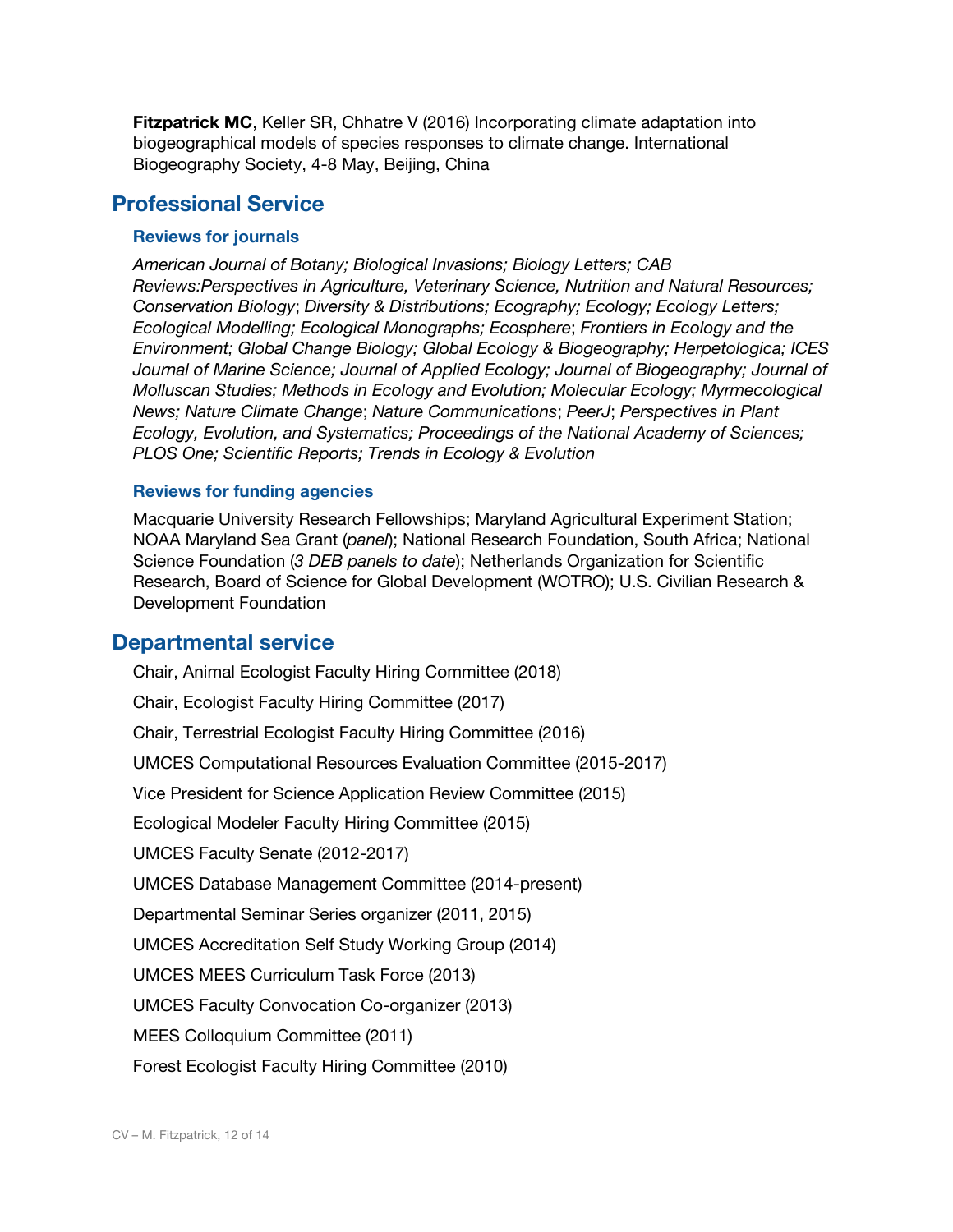# **State and regional service**

NOAA Maryland Sea Grant Academic Advisory Committee (2014)

MADEClear Science Advisor (2013-present)

Member, *Maryland Commission on Climate Change, Adaptation:Forests and Terrestrial Ecosystems* (2009-2011)